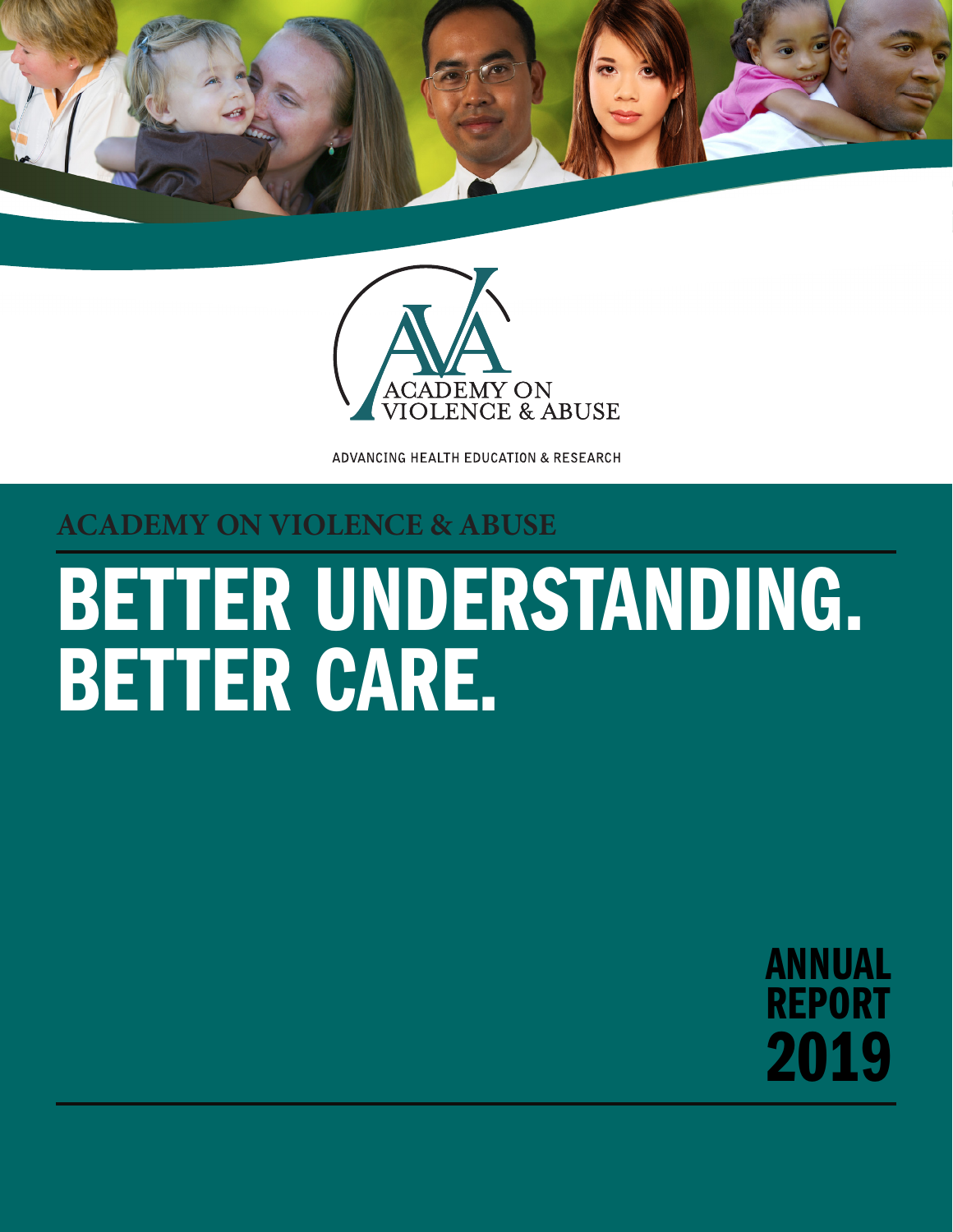## SPECIAL NOTE

#### Dear Friends of AVA**,**

The work of the AVA continues to grow nationally and globally.

In 2019, we co-sponsored and participated in a conference in South Africa and hosted our annual global summit in St. Paul, Minnesota. We also conducted pre-conferences at global conferences in California and Hawaii. We also worked at the local level, hosting a regional academy at Southern Illinois University.

We continued to update and edit our online video teaching library in order to make many of our workshops accessible to professionals unable to attend a conference in person. In addition to these video resources, we continued to revamp our website and social media platforms to keep the field informed of the latest research and work to address violence across the lifecourse.

We honored pioneers in our field, bestowing the AVA Change Maker Award to Jane Stevens and the AVA Vincent J. Felitti Distinguished Scholar Award to Dr. Brigid McCaw.

We partnered with the U.S. Alliance to End the Hitting of Children as well as the National Initiative to End Corporal Punishment to move families and schools away from hitting children as a means of discipline. We also published guidelines for professionals working with parents and other caregivers who use corporal punishment based on their religious beliefs.

These and other accomplishments are detailed in the annual report. We are grateful to the members of the AVA who make this work possible. Together, we continue to make progress toward a world free from violence.



Randell Alexander, MD, PHD *AVA Chair*



Victor I. Vieth, JD MA *AVA President*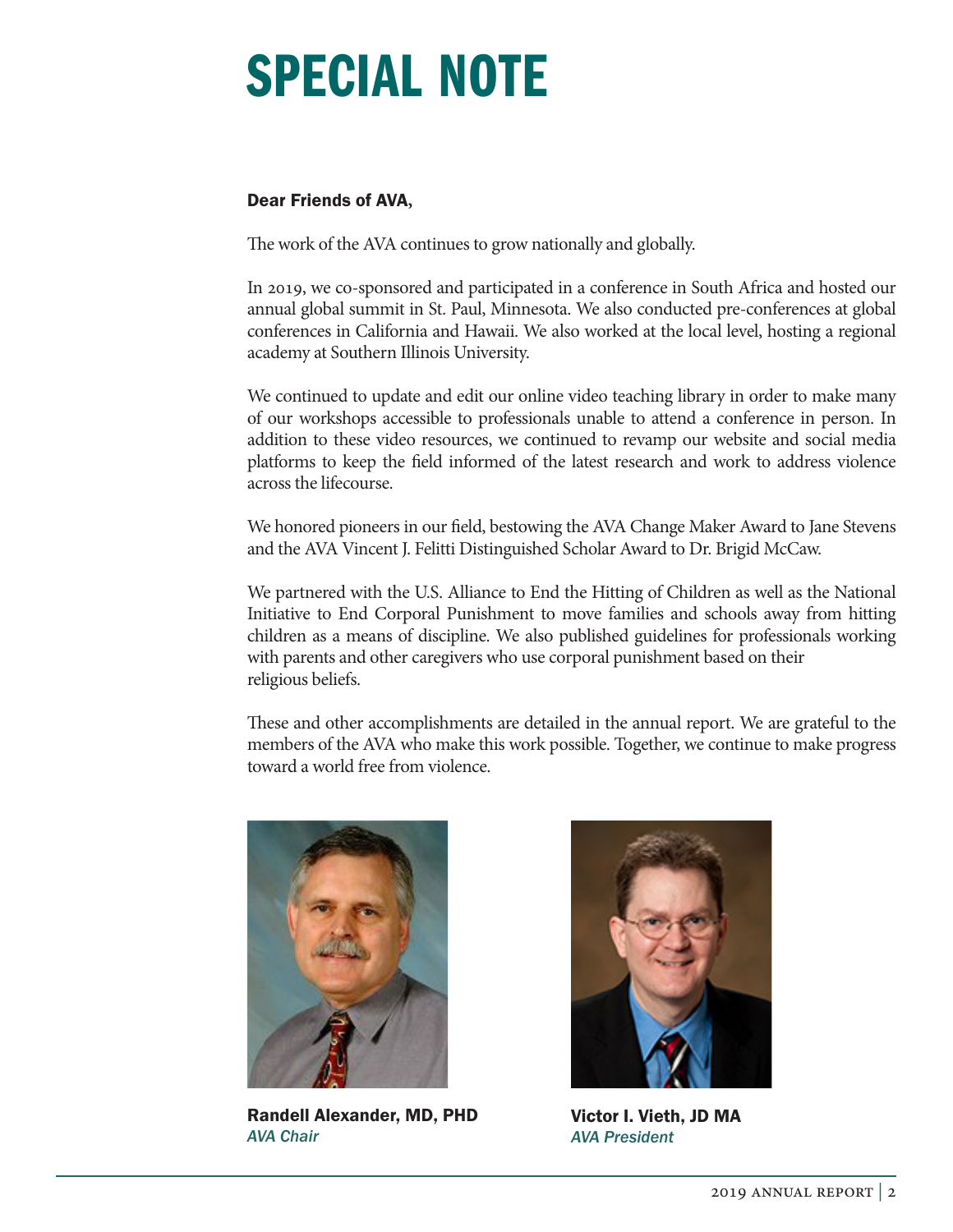## ACCOMPLISHMENTS

AVA's Collaboration with University of Pretoria — AVA worked with Dr. Melanie Moen from the University of Pretoria in South Africa on the development of an AVA program in South Africa. AVA co-sponsored and participated in a conference in South in the summer of 2019.

AVA Global Health Summit — Convened our international summit at Mitchell-Hamline Law School in St. Paul, Minnesota in October of 2019.

AVA Vincent J. Felitti Distinguished Scholar Award — This annual award is presented to an outstanding healthcare professional who has made and is continuing to make significant contributions to advance education and research on the prevention, recognition, and treatment of the health effects of violence and abuse. In 2019, the AVA presented this award to Dr. Brigid McCaw.

**AVA Change Maker Award** — This award is given by AVA to honor individuals or organizations that have demonstrated exceptional ability to advance the mission of AVA and whose work has a broad impact on our global community. In 2019, the AVA presented this award to Jane Stevens.

**Regional Academies** — Held a regional academy at Southern Illinois University. After the Academy, AVA leaders participated in a community working group to discuss next steps for addressing trauma and preventing violence in the region.

**Website/Social Media** — Continued to revamp our website with an updated template and streamlined content and increased its use of social media (twitter, Facebook, etc) to inform our members and the general public about the latest research and other developments in the work to address violence across the lifespan.

**Workshops** — Conducted pre-conference workshops at the San Diego Rady Children's Hospital Child Abuse conference in January, the IVAT Hawaii Summit in April, and the IVAT San Diego Summit in September. AVA members were also active participants at the National Partnership to End Interpersonal Violence think tank in San Diego in September.

**Video Teaching Library**  $\sim$  Continued editing and posting presentations from AVA's Global Summit and developing ways to promote the awareness and use of these training videos. Webinars were also recorded at the Global Health Summit in 2019 and are planned for distribution in 2020.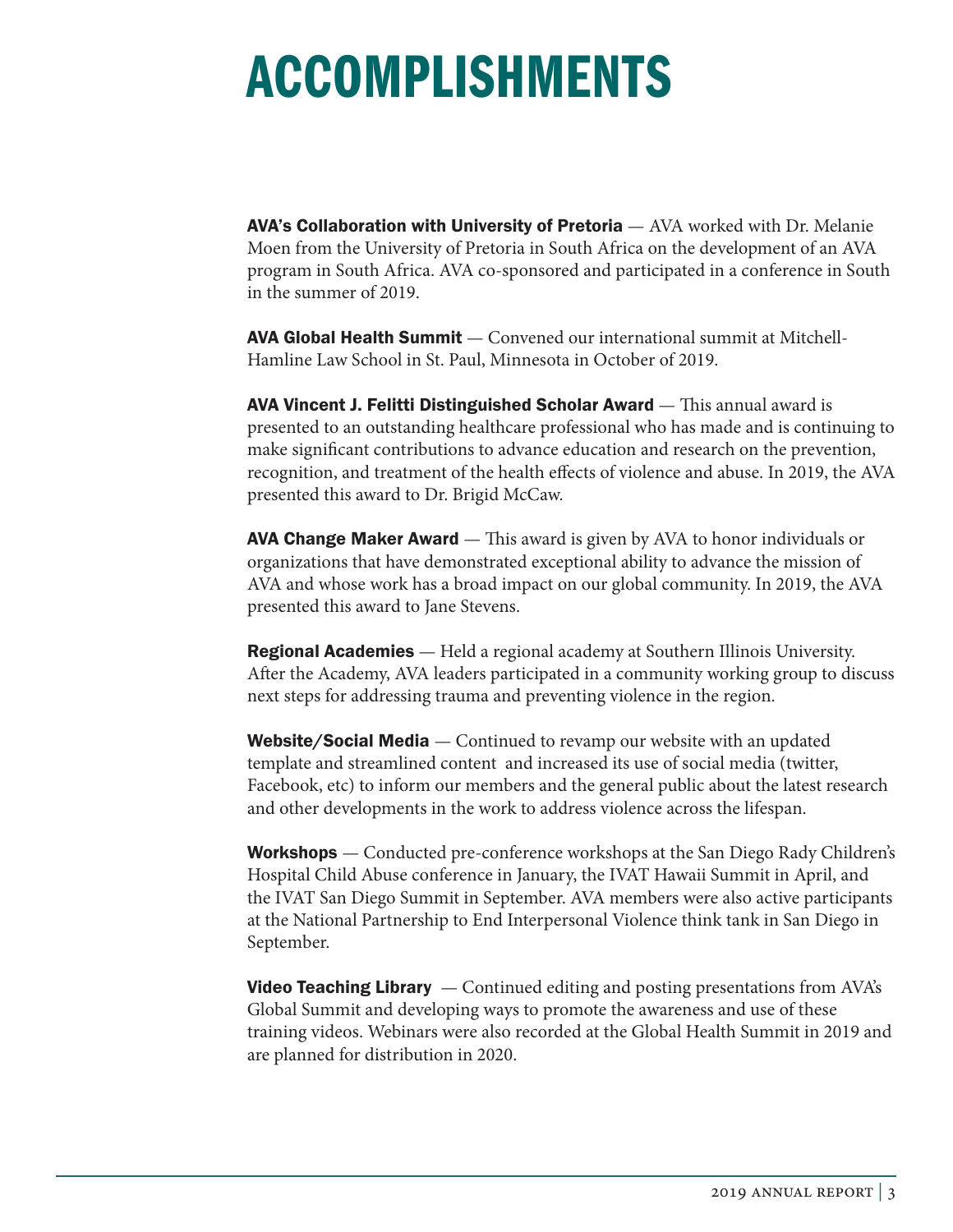### ACCOMPLISHMENTS CONTINUED

#### Corporal Punishment:

- No Hit Zones. AVA members gave multiple presentations on No Hit Zones and joined with the Foundling Center, APSAC and others in promoting this concept. AVA has developed materials that can be used in implementing a NHZ.
- Guidelines for working with religious parents. The AVA drafted comprehensive guidelines for working with parents who use corporal punishment based on their religious beliefs. Although drafted, reviewed and approved in 2018, the guidelines were published 2019.
- Collaborative efforts on ending corporal punishment. The AVA is a partnering organization in the National Initiative to End Corporal Punishment (NIECP) along with the American Professional Society on the Abuse of Children (APSAC), the U.S. Alliance to End the Hitting of Children, and New York Foundling. As part of our work with NIECP, AVA helped plan a

national conference that will be conducted in 2020.

**Affinity Groups** — AVA continued to operate affinity groups on the link between animal and human cruelty, Child and Adult Advocacy Studies (CAAST), physical punishment, trauma resilience education, developmental disabilities, spiritual impact of trauma, and educating adult care providers about ACEs and trauma informed care.

TIHCER (Trauma Informed Healthcare Research and Education) — started as an AVA affinity group and continued to grow in size and activities in 2019. The group has 80+ members and meets by Zoom for monthly sessions to help healthcare professionals integrate trauma informed care into education. A group of 22 members met for an organizing session in Tulsa, Oklahoma in June 2019.

**CSKE (Cooperative Scientific Knowledge Exchange)** — Continued to integrate CSKE as an AVA program. This is an effort to develop a more equitable way for authors to publish their work yet retain the rights to its use and further dissemination.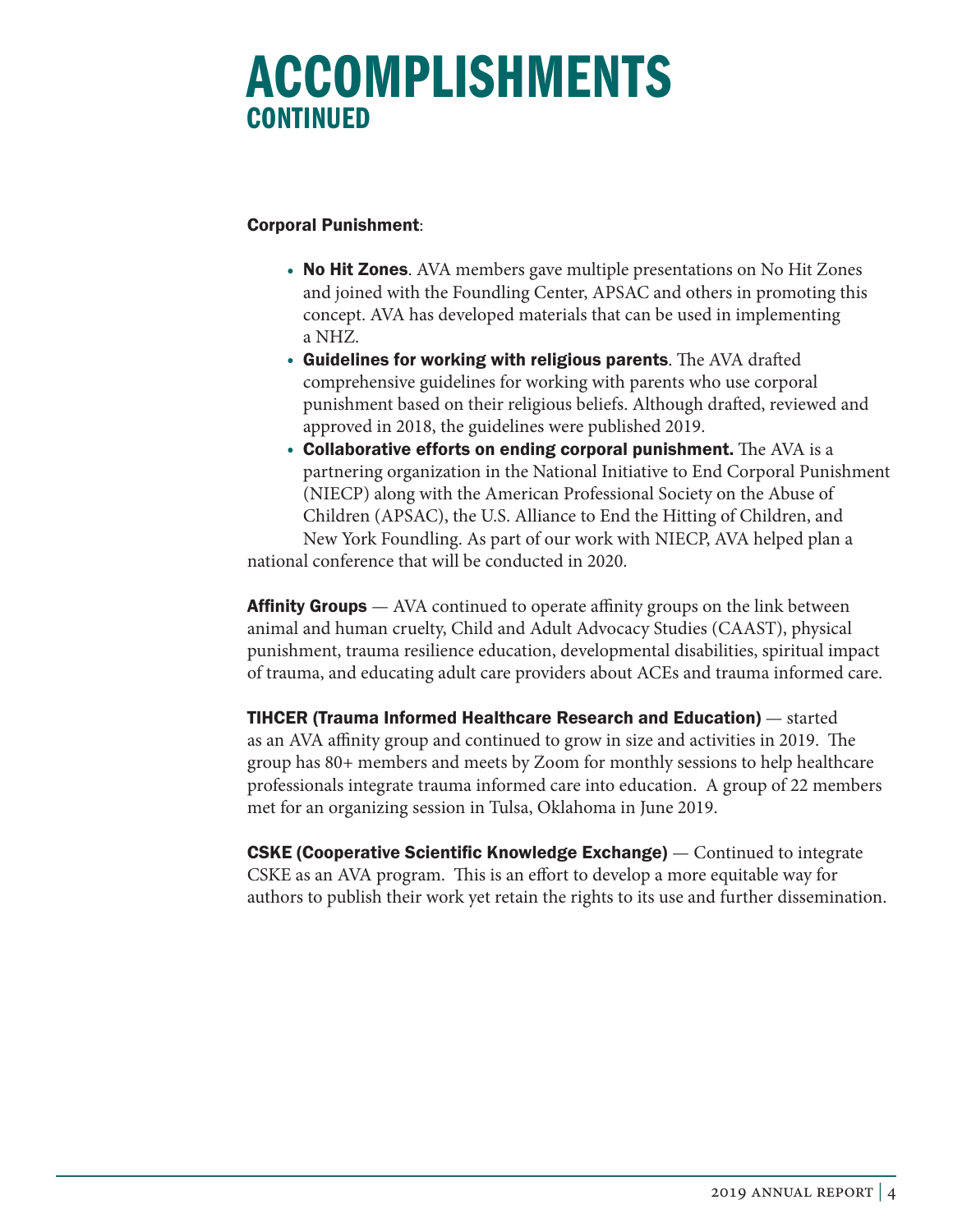## FINANCIALS



2019 2019

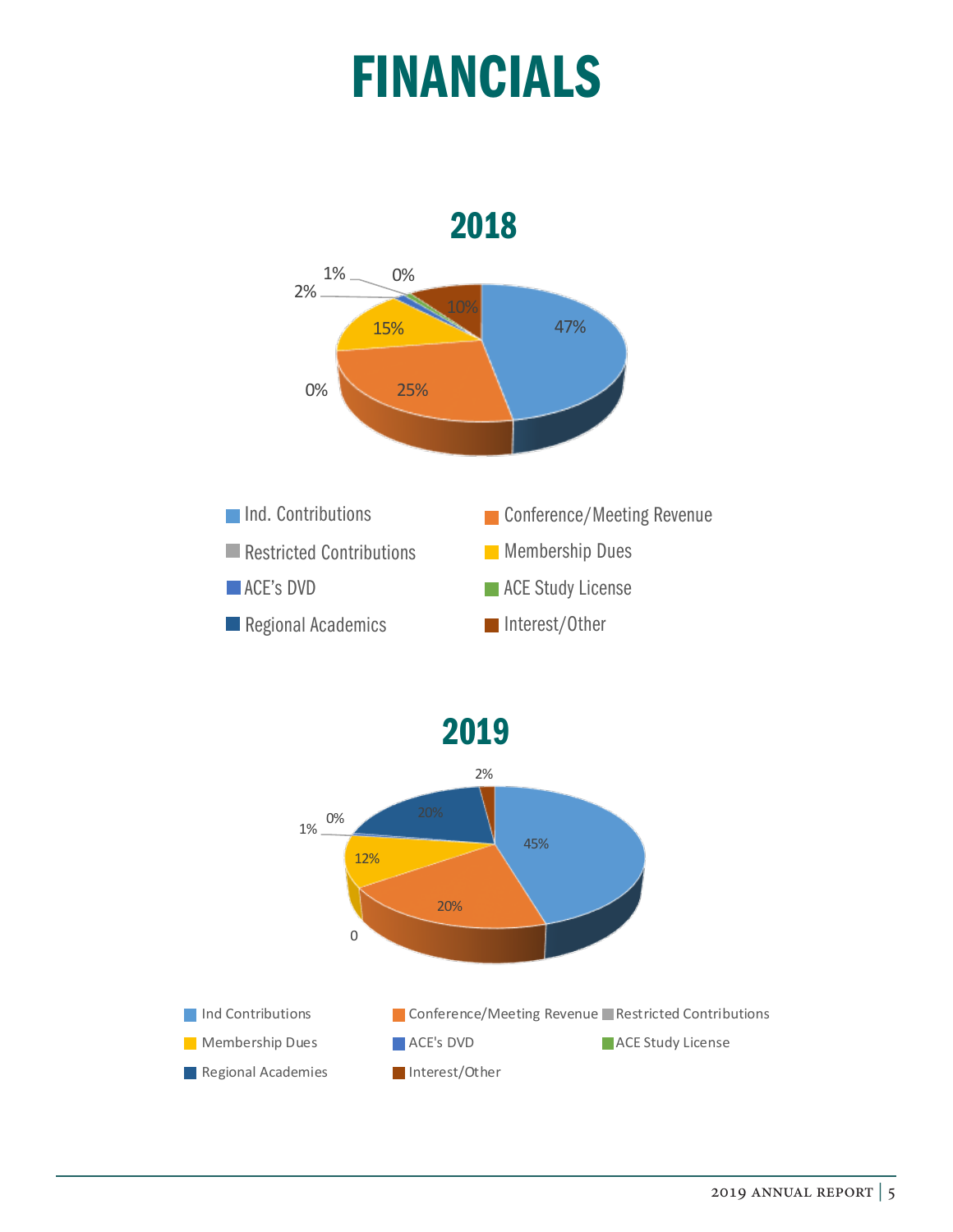## DONOR LIST

| <b>Randell Alexander</b>           | <b>Kathy Franchek-Roa</b>       |
|------------------------------------|---------------------------------|
| <b>Shira Berkovits</b>             | Sabahat Ismailji                |
| <b>Robert Block</b>                | Tasneem Ismailji                |
| <b>Barbara Boat</b>                | <b>Brooks Keeshin</b>           |
| <b>Marie Christensen</b>           | <b>Susan Kelley</b>             |
| <b>Sharon Cooper</b>               | <b>Barbara Knox</b>             |
| <b>David Corwin</b>                | <b>David Schneider</b>          |
| <b>Un-Sun Chung</b>                | <b>University of Minnesota</b>  |
| <b>Lois Cronholm - Neff</b>        | <b>Machelle Madsen Thompson</b> |
| <b>Peter Cronholm</b>              | <b>Susie Wiet</b>               |
| <b>Michael and Christine Curry</b> | <b>Victor Vieth</b>             |



ADVANCING HEALTH EDUCATION & RESEARCH

## SUPPORT AVA

### BECOME AN AVA MEMBER

Apply at www.avahealth.org by clicking "Membership."

### SHARE OUR MISSION

Increased awareness regarding the effects of violence and abuse on health is critical. Please consider helping us by sharing this information with your colleagues and friends.

### MAKE A DONATION

Go to www.avahealth.org, click on "Donate Now."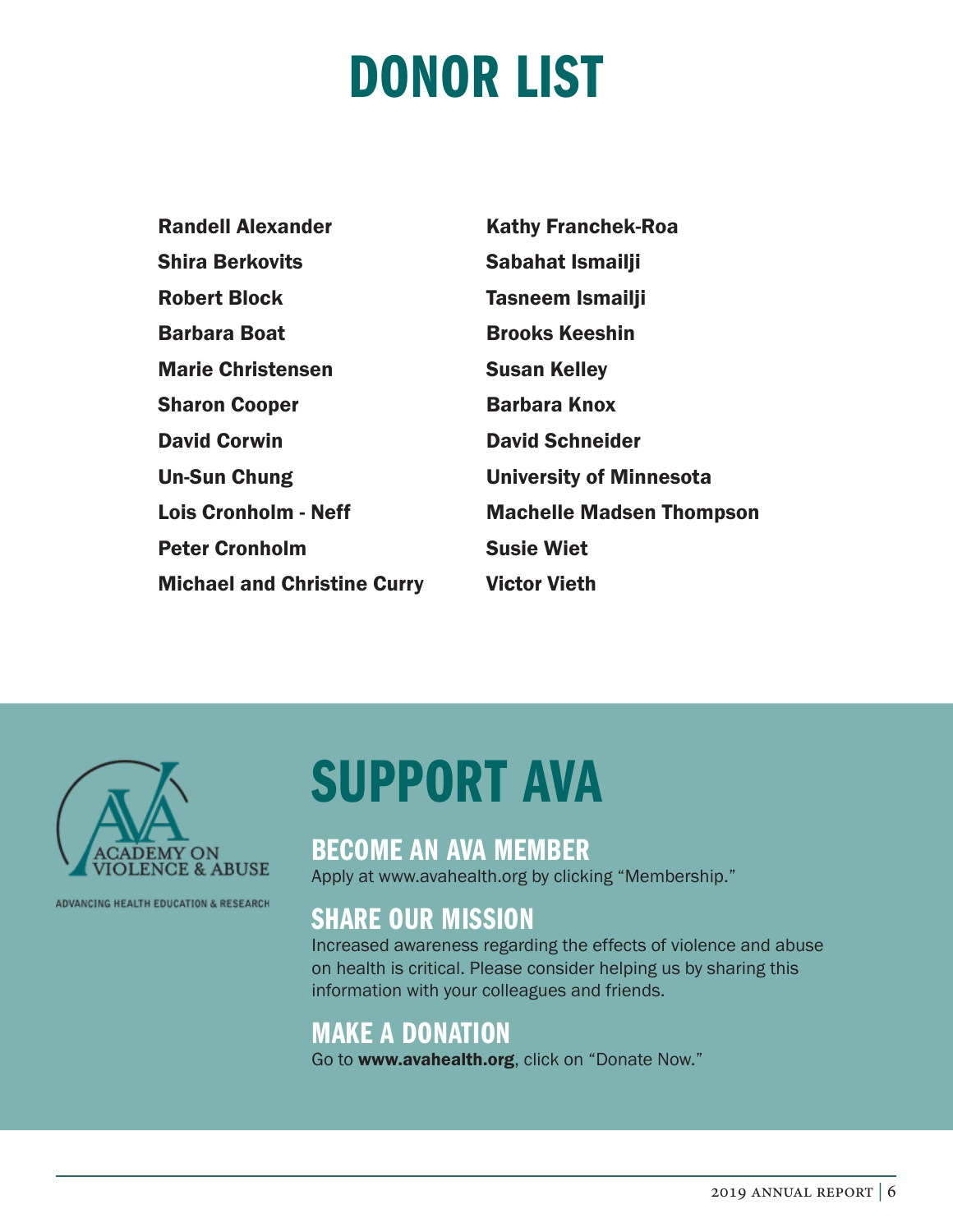## BOARD MEMBERS

#### Randell Alexander, MD, PhD

#### **Chair**

Statewide Medical Director, Child Protection Team, Children's Medical Services, Professor and Chief, Division of Child Protection and Forensic Pediatrics University of Florida, Jacksonville, FL

#### Victor Vieth, JD

#### President

Executive Director, National Child Protection Training Center, Winona State University Campus, Winona, MN

#### Marie Christensen MD, FACS

#### **Treasurer**

Dept. of Plastic Surgery, Park Nicollet Clinic, Clinical Professor of Surgery, University of MN, Schools of Medicine and Dentistry, Minneapolis, MN

#### Shira M. Berkovits, Esq., PhD

Founder & CEO of Sacred Spaces

#### Robert Block, MD

Professor Emeritus, University of Oklahoma School of Community Medicine, Tulsa, OK; Past President, the American Academy of Pediatrics

#### Barbara Boat, PhD

Associate Professor, Department of Psychiatry and Behavioral Neuroscience, University of Cincinnati Academic Health Center; Director, The Childhood Trust; Cincinnati Children's Hospital Medical Center, Cincinnati, Ohio

#### Edward KL Chan, PhD, MSW

Fulbright Scholar

#### Ellen Chiocca,PhD, CPNP, RNC-NIC

Pediatric Nurse Practitioner

#### Sharon W. Cooper, MD FAAP

Professor University of North Carolina Chapel Hill, Department of Pediatrics and the Uniformed Services University of Health Sciences in Bethesda, Maryland

#### David Corwin, MD

Professor and Director of Forensic Services, Pediatrics Department, University of Utah School of Medicine, Salt Lake City, UT

#### Peter Cronholm MD, MSCE

Assistant Professor, Department of Family Medicine and Community Health; Senior Fellow in the Center for Public Health Initiatives, University of Pennsylvania, Philadelphia, PA

#### UnSun Chung, MD, PhD

Endowed Associate Professor in Child and Adolescent Psychiatry in Kyungpook National University Hospital (KNUH), Daegu, Korea

#### Kathy Franchek-Roa, MD

Assistant Professor of Pediatrics, University of Utah School of Medicine, Salt Lake City, Utah

#### Tasneem Ismailji, MD, MPH

Violence and Abuse Educator/Research, Former Visiting Scholar Stanford University, Los Altos Hills, CA

#### Martina Jelley, MD, MSPH, FACP

Associate Professor in the Department of Internal Medicine Julian Rothbaum Chair in Community Health Research, University of Oklahoma School of Community Medicine, Tulsa, OK

#### Qingying Ji, MSW, MD

Founding Member & Former Director of the Shanghai Children's Medical Center Medical School Work Department

#### Brooks Keeshin MD

Assistant Professor of Pediatrics, Cincinnati Children's Hospital Medical Center, University of Cincinnati College of Medicine, Cincinnati, OH

#### Susan J. Kelley, PhD, RN, FAAN

Professor, School of Nursing Director, Project Healthy Grandparents Lewis College of Nursing and Health Professions Georgia State University

#### Quanlei Li, RN, MSN, MPH | PhD(c)

PhD student in Johns Hopkins University School of Nursing

#### Jennifer Parker, Ph.D. LPC

Executive Director, Child Protection Training Center University of South Carolina Upstate

#### Emmanuel Pena, DO

Child Protection Children's Healthcare of Atlanta

#### F. David Schneider MD, MSPH

Professor and Chair of Family and Community Medicine, Saint Louis University, St. Louis, MO

#### Steve Stone, MA

Executive Director of the Mental Health and Recovery Board of Ashland County, OH

#### Machelle Madsen Thompson, PhD, LCSW

Director, Resilience & Protective Factor Initiative, Florida State University College of Social Work, Fulbright Scholar, Hong Kong & China

#### Agnes Tiwari, RN, PhD, FAAN

Professor, School of Nursing at the Li Ka Sing Faculty of Medicine of the University of Hong Kong

#### Susie Wiet, MD

Founder, Trauma-Resiliency Collaborative (TRC) Sovegna PLLC